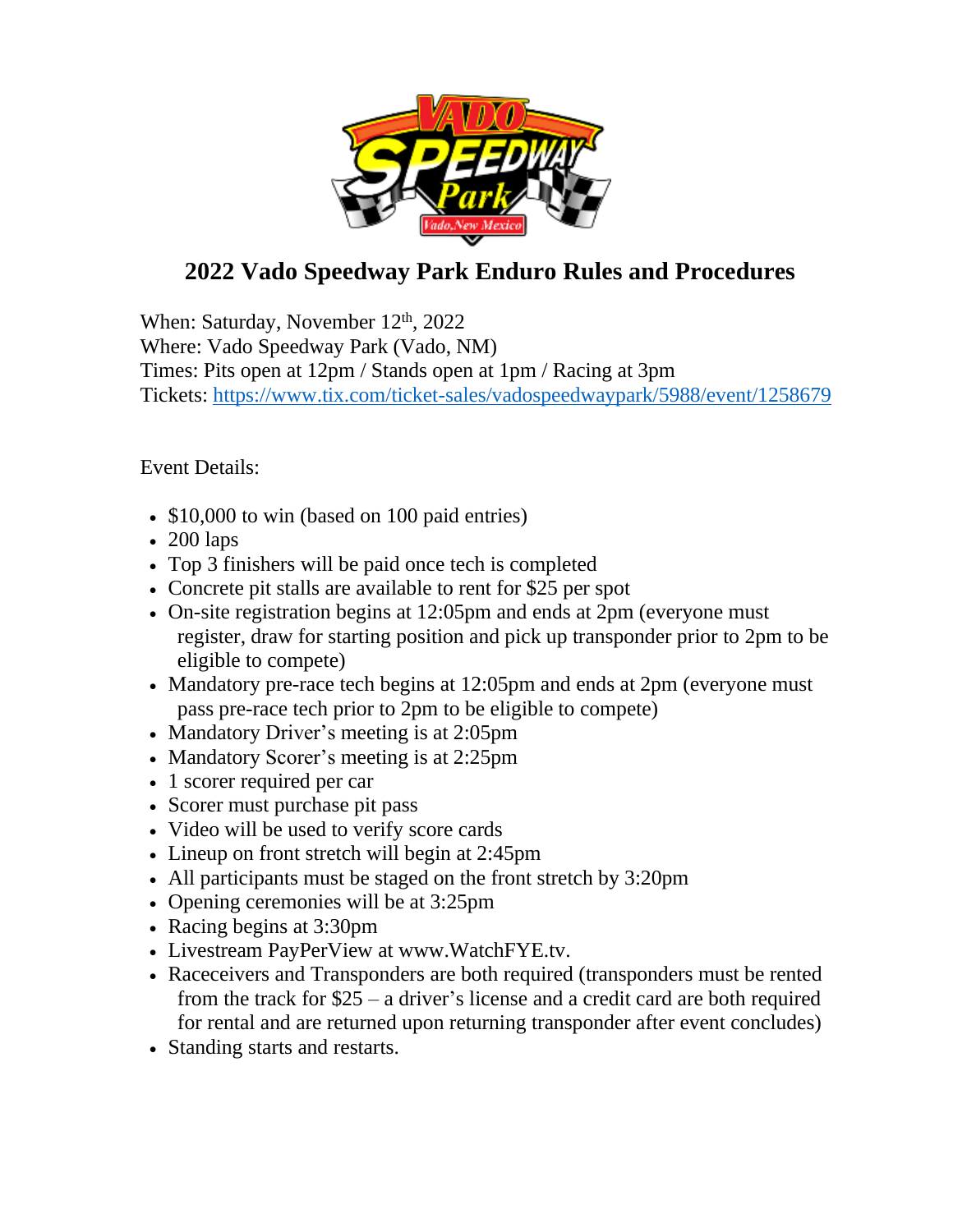- No cautions the race will only stop for track blockage, fire, flips, safety concerns, or major accidents. Red will be displayed. All cars must stop immediately. Anyone not stopping immediately will receive a 5-lap penalty.
- Pitting is allowed in the designated work area only.
- Driver changes are not allowed.
- No alcohol is allowed to be consumed in the pit area until event is over. Anyone suspected of being under the influence of any unapproved substance will not be allowed to compete and will not have any fees reimbursed.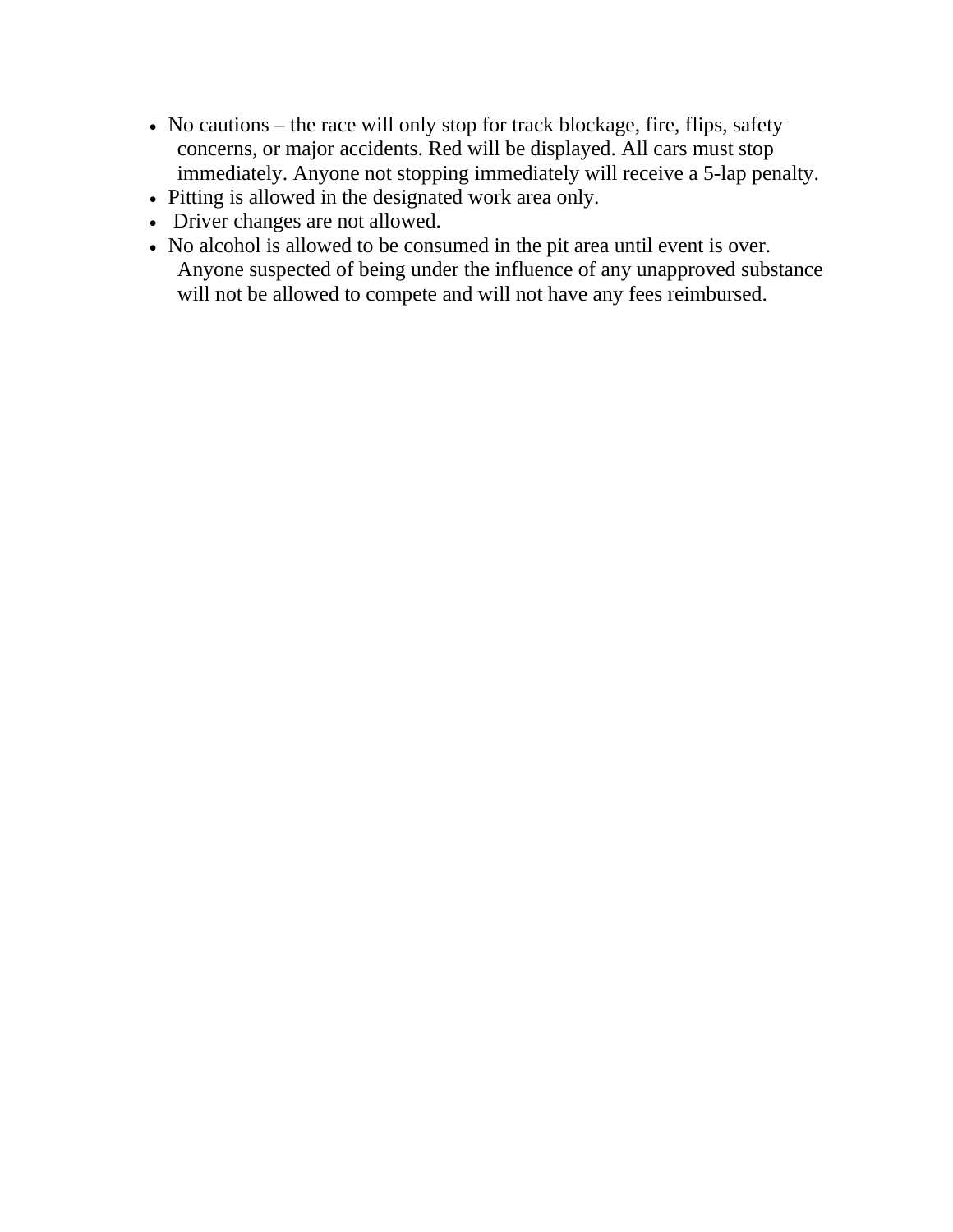Payout (pro-rated based off 100 paid entries) 1st: \$10,000 2nd: \$2,500 3rd: \$1,000

Registration Information

\$100 car registration fee (on or before November 3rd)

\$150 car registration fee (after November 3rd)

\$35 per person pit pass (driver, one scorer and any crew members must purchase pit passes)

\$25 transponder rental (mandatory)

\$25 concrete slab rental (optional)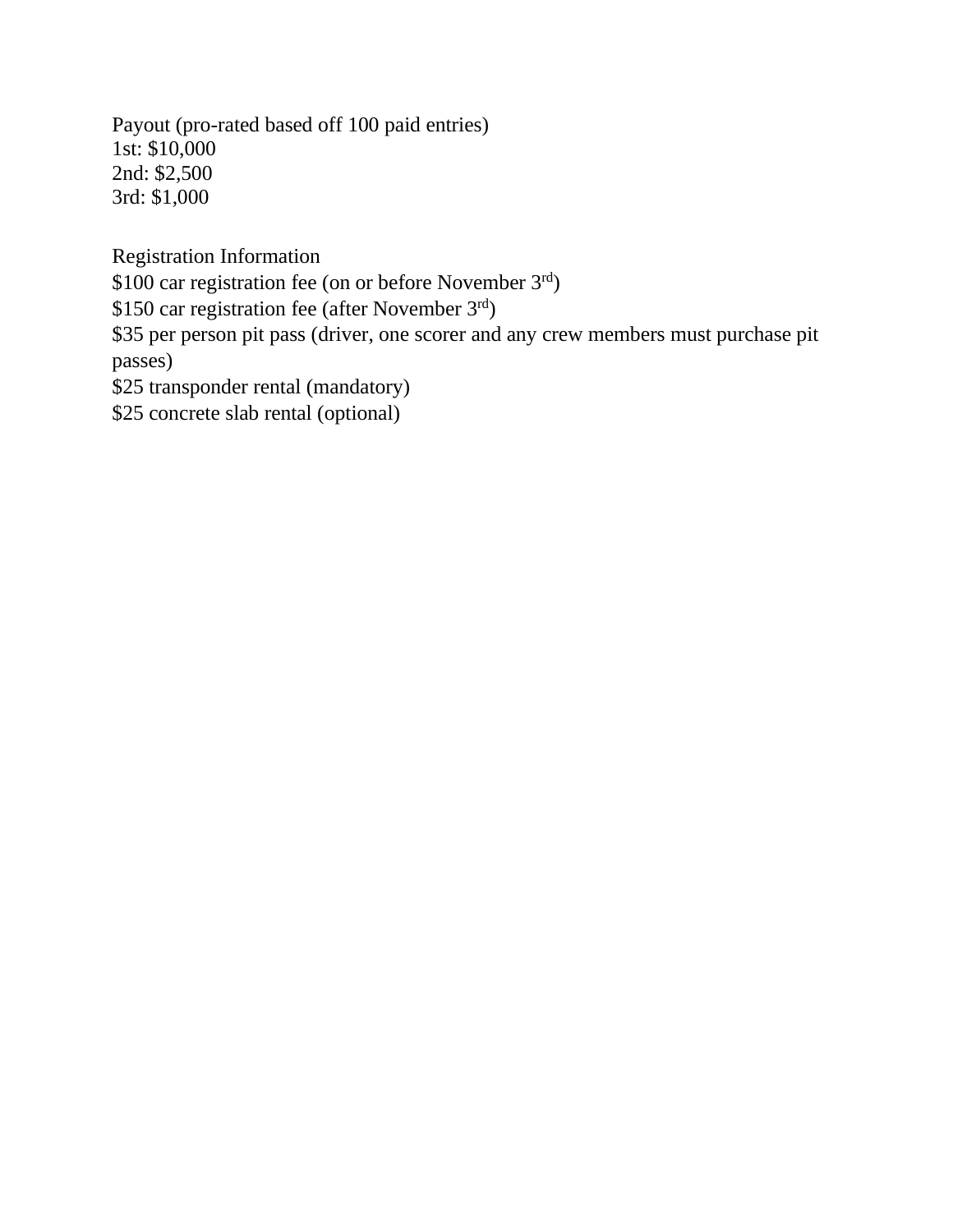Rules

- START: Self-start with forward and reverse.
- WHEEL BASE: Maximum wheel base 116 inches/minimum wheel base 96 inches.
- MAXIMUM CAR WIDTH: Maximum width of car 92 inches.
- STEERING: No center steering type cars.
- CAR WEIGHT: Minimum 2800 pounds with driver. Maximum 3600 pounds with driver.
- TIRES & WHEELS: 4 tires and wheels only, must have 20 psi in the tires to start. Top of tire measured from the ground must not exceed 32 inches. Wheels up to and including 8 inches in width may run any tire. Wheel covers allowed but must be bolted on by at least 6 bolts on a beadlock ring. No mud or snow tires allowed.
- CAR BODY: Cars must have hood, doors, rear quarters and a trunk or covered rear deck. Wings, spoilers, sideboards or any other body panels cannot be adjustable from inside cockpit of car and or by remote control. No part of body can be made out of material more than 1/16 gauge thick. No nerf bars outside the tires. Seats must have steel protection underneath. No lights on cars. No clear lexan or acrylic plastic allowed anywhere on cars. Maximum 6inch aluminum spoiler allowed.
- BUMPERS: All cars must have bumpers that are completely welded on and or chained. Bumper loop or chain mandatory for towing purposes. VSP is not responsible for any damages from towing or pushing. No sharp/pointed edges on bumpers or any other part of car!
- FUEL CELL: Fuel Cell maximum of 32 gallons, securely mounted and protected. Fuel filter cannot hold more than a quart and fuel line cannot exceed more than 1/2" diameter and a maximum of 16 foot long.
- CAGE: All cars will have a minimum of a 4-point cage with a minimum of 3 driver door bars with vertical supports securely welded, 1 1⁄2 - 0.95 minimum. All bars that can be touched by driver while driver is in the seat must have roll bar padding. Steel driver door plate and window net required. Ballast must be mounted with 1⁄2 bolts painted white with car #. No square tubing allowed.
- DRIVE SHAFT: Drive shaft must be painted white and must have at least one safety loop or chain.
- BRAKES: Cars must have working brakes.
- SAFETY REQUIREMENTS: Car must have minimum of 3 windshield bars. Racing seat and 5-point seat belt harness must be securely mounted to cage. Full face helmet, fire suit, gloves and neck brace required. Small fire extinguisher required, securely mounted in all cars. All fuel injected cars must have electric master disconnect mounted on rear deck behind driver. Batteries must be securely mounted and terminals must be covered.